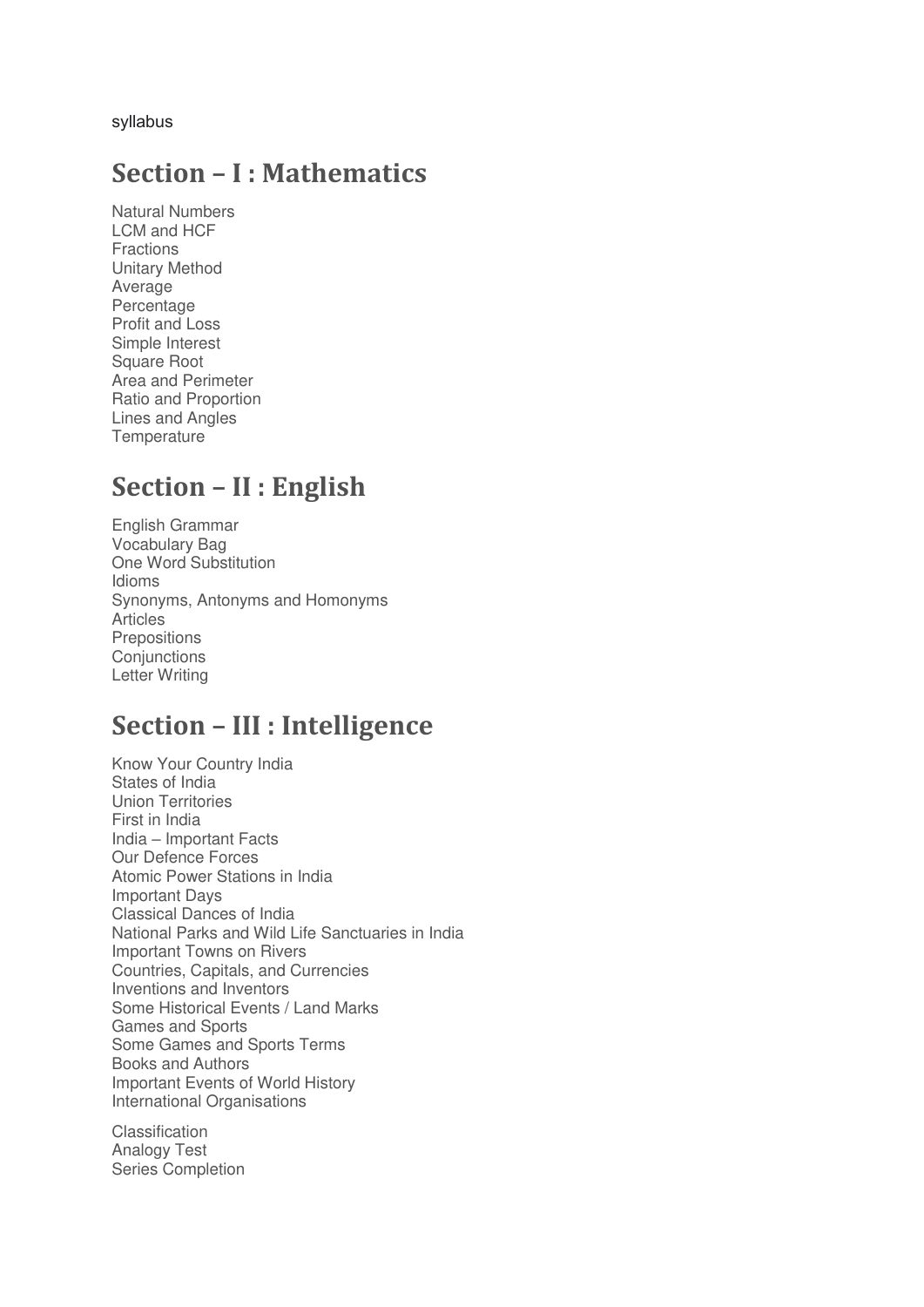Mathematical Operations Coding and Decoding

#### Exam pattern

## **RMS CET 2022-23 Exam Pattern for Class 6**

| Subject            | Marks | No. of Questions | Qualifying marks |
|--------------------|-------|------------------|------------------|
| English            | 50    | 40               | 35%              |
| <b>Mathematics</b> | 50    | 40               | 40%              |
| General Knowledge  | 50    | 50               | 40%              |
| Intelligence Test  | 50    | 50               | 40%              |

## **RMS CET Exam Pattern 2022-23 for Class 9**

| Papers  | Subjects       | Marks | No. of Questions | <b>Qualifying Marks</b> |
|---------|----------------|-------|------------------|-------------------------|
|         | English        | 50    | 50               |                         |
| Paper 1 | Hindi          | 20    | 20               | 50%                     |
|         | Social Science | 30    | 30               |                         |
| Paper 2 | Science        | 50    | 50               | 50%                     |

Cut off

#### **RMS CET 6th Class Cut Off Expected Cut Off Marks-**

| <b>Category</b> | <b>Expected Cut Off Marks out from 200 (Written Exam)</b><br><b>Marks</b> |
|-----------------|---------------------------------------------------------------------------|
| <b>SC</b>       | 160-165                                                                   |
| <b>ST</b>       | 155-160                                                                   |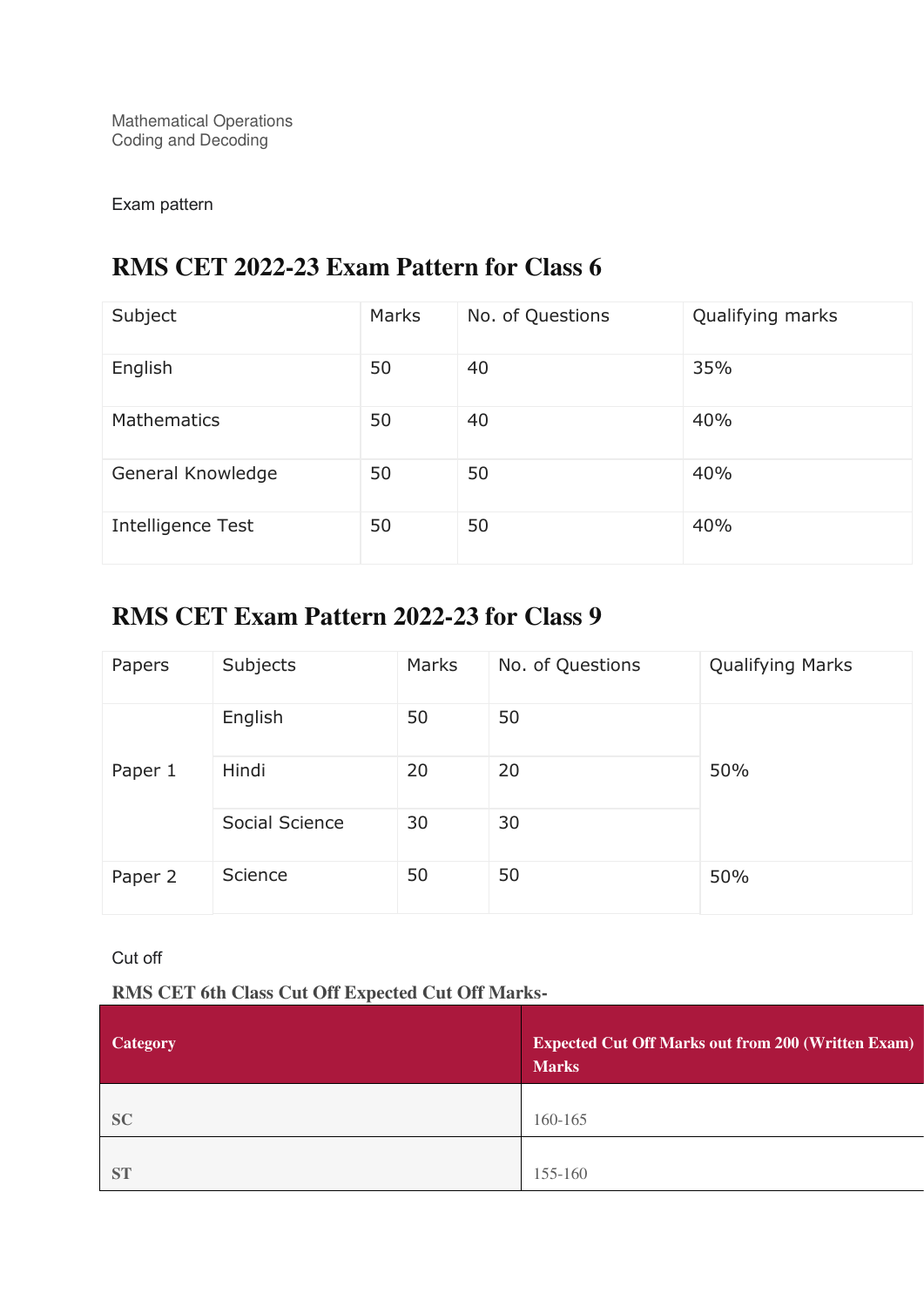| <b>OBC</b>                                        | 166-170                                                   |  |  |
|---------------------------------------------------|-----------------------------------------------------------|--|--|
|                                                   |                                                           |  |  |
| <b>General</b>                                    | 180-185                                                   |  |  |
| RMS CET 9th Class Cut Off Expected Cut Off Marks- |                                                           |  |  |
|                                                   |                                                           |  |  |
| <b>Category</b>                                   | <b>Expected Cut Off Marks out from 200 (Written Exam)</b> |  |  |
|                                                   | <b>Marks</b>                                              |  |  |
|                                                   |                                                           |  |  |
|                                                   |                                                           |  |  |
| <b>SC</b>                                         | 162-167                                                   |  |  |
|                                                   |                                                           |  |  |
| <b>ST</b>                                         | 158-163                                                   |  |  |
|                                                   |                                                           |  |  |
| <b>OBC</b>                                        | 169-174                                                   |  |  |

#### ACC

**Eligibility** 

- **Sex:** Male or Female
- **Marital Status:** Unmarried or Married
- **Age Limit:** The age limit for applying to the ACC exam is listed below.
	- o Minimum number of years: 20

**General** 182-187

- o Maximum number of years: 27
- **Educational Qualification:** 10+2 Passed or equivalent (in any stream) Additionally, candidates should have qualified ACC written test.

## Syllabus

## **For General Mental Ability Test**

- Analogy
- Classification
- Series
- Coding-decoding
- Blood relation
- Direction sense
- Logical venn diagrams
- Alphabet test
- Seating arrangements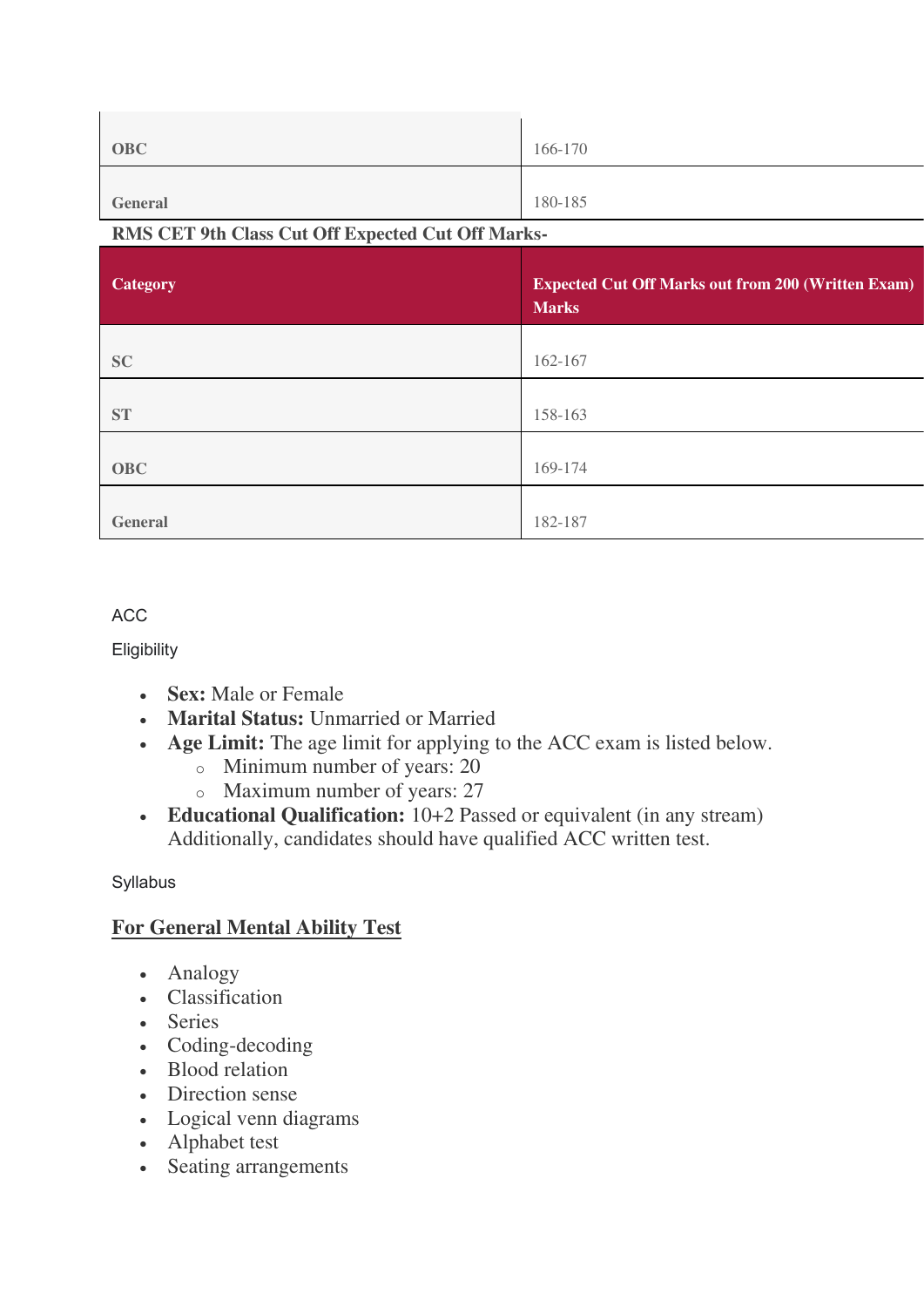- Mathematical operations
- Arithmetical reasoning
- Number, ranking, and time sequence
- Eligibility test
- Syllogism
- Statement & Arguments
- Statement & Conclusion
- Statement & Assumptions
- Statement & Courses of Action
- Deriving Conclusion
- Assertion & Reason
- Punch line
- Situation reaction test
- Cause & effect
- Analytical reasoning

#### **For the Current & General Awareness test**

- Latest Current affairs
- Indian constitution
- Indian history
- Indian economy
- Indian politics
- Geography
- Indian Navy and Military
- Religions
- Famous books and authors
- Sports
- Awards
- Science & Discoveries
- Indian culture
- Indian Agriculture

## **For Interactive Communicative English**

- Article
- Noun & Pronoun
- Adjective
- Preposition
- Conjunction & modals
- Verbs
- Tenses
- Types of sentences
- Idioms & Phrases
- Direct & indirect speech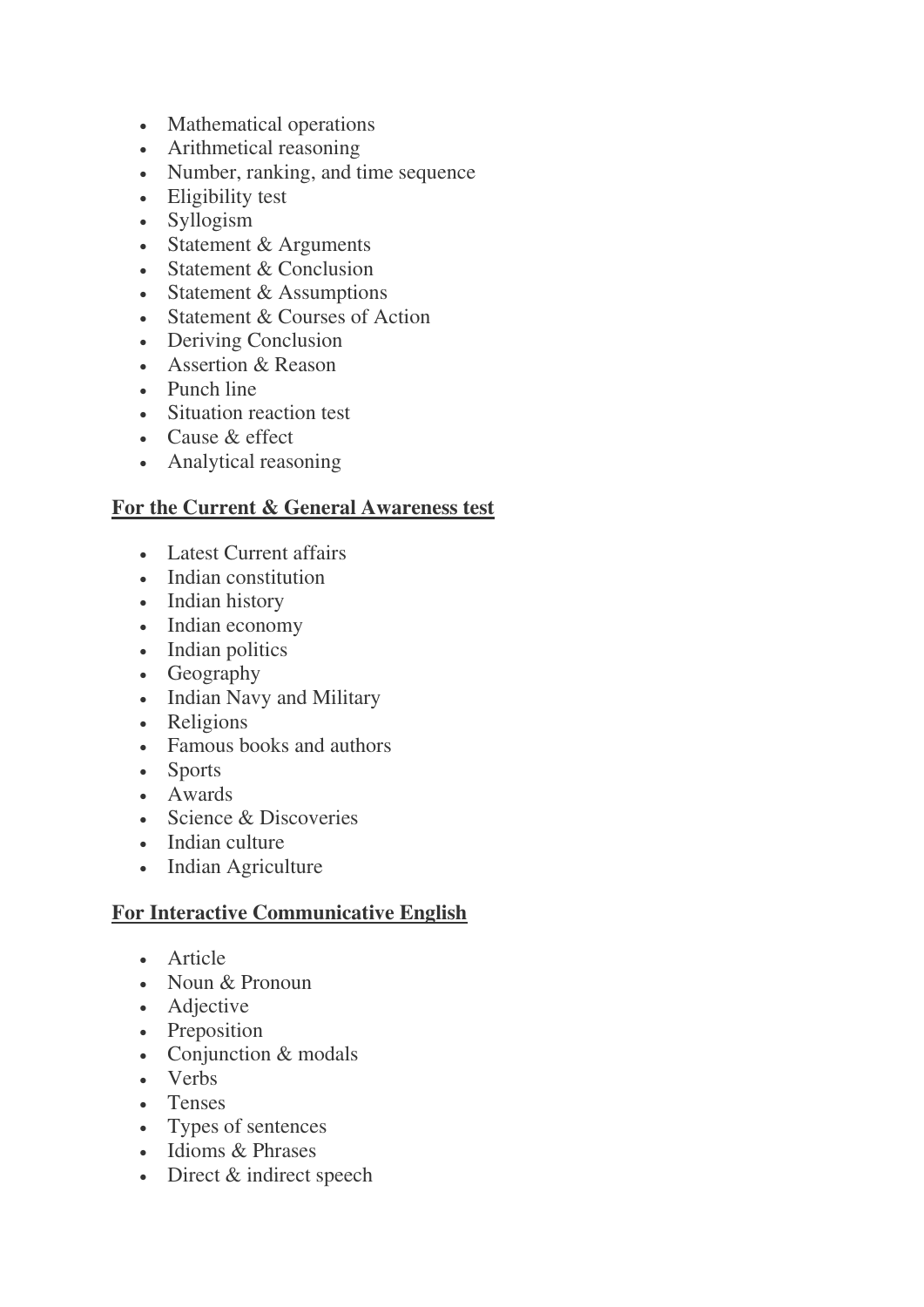- Active & passive voice
- Synonyms & antonyms
- One-word substitution
- Spot the error
- Cloze test
- Para jumble
- Sentence jumble
- Reading Comprehension
- Sentence Improvement

Exam pattern

#### **Paper 1 - General Mental Ability**

| <b>Subject</b>           | <b>Number of questions</b> | <b>Maximum marks</b> |
|--------------------------|----------------------------|----------------------|
| Verbal Reasoning         | 75                         | 150                  |
| Non-verbal Reasoning     | 15                         | 30                   |
| <b>Numerical Ability</b> | 60                         | 120                  |

*Note:* For each correct answer, two marks are awarded.

## **Paper 2 - Current General Awareness**

This paper assesses the candidate's general knowledge. There are also 150 objective-type questions in this section. These are the overarching topics that are addressed.

- Environmental awareness in general
- Current events
- National and international happenings
- Military knowledge

## **Paper 3 - Interactive Communicative English**

This paper is categorized into two sections once more. Both of these papers are based on Interactive & Communicative English.

| <b>Paper</b>                | <b>Number of questions</b> | <b>Maximum marks</b> | <b>Duratio</b> |
|-----------------------------|----------------------------|----------------------|----------------|
| Paper-I (Objective type)    | 120                        | 120                  | hour           |
| Paper-II (Descriptive test) | 90                         | 180                  | 2 hours        |